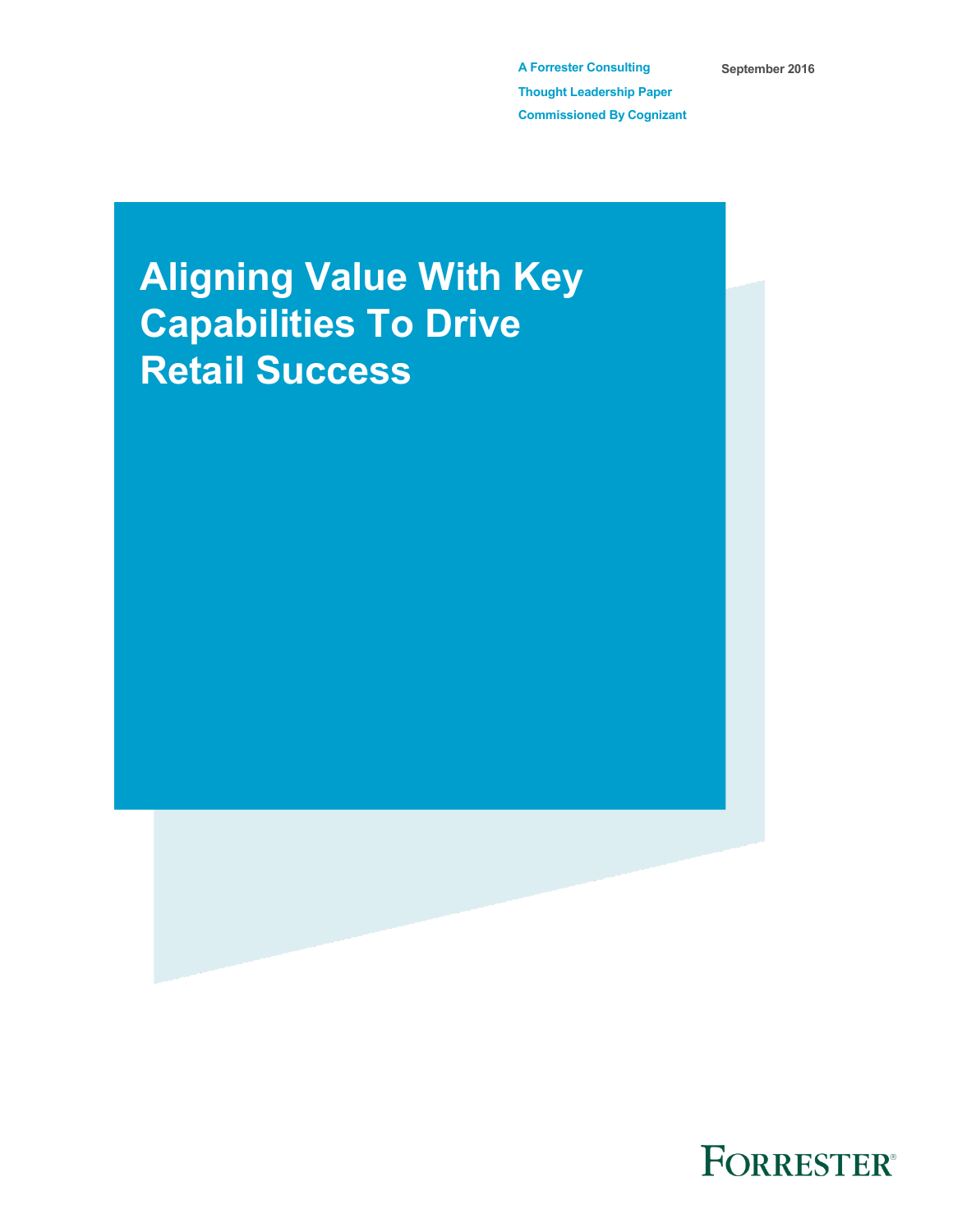# **Table Of Contents**

| Retailers Struggle To Show Added Value Through Services  2                  |  |
|-----------------------------------------------------------------------------|--|
| <b>Retailers Have More Opportunities To Offer Value Through Omnichannel</b> |  |
| Leverage Consumer Data To Create Personalized Experiences 5                 |  |
|                                                                             |  |
|                                                                             |  |
|                                                                             |  |
|                                                                             |  |
|                                                                             |  |

### **ABOUT FORRESTER CONSULTING**

Forrester Consulting provides independent and objective research-based consulting to help leaders succeed in their organizations. Ranging in scope from a short strategy session to custom projects, Forrester's Consulting services connect you directly with research analysts who apply expert insight to your specific business challenges. For more information, visit forrester.com/consulting.

© 2016, Forrester Research, Inc. All rights reserved. Unauthorized reproduction is strictly prohibited. Information is based on best available resources. Opinions reflect judgment at the time and are subject to change. Forrester®, Technographics®, Forrester Wave, RoleView, TechRadar, and Total Economic Impact are trademarks of Forrester Research, Inc. All other trademarks are the property of their respective companies. For additional information, go to www.forrester.com. [1-ZU5KRF]

**Project Director:** Chris Taylor, Market Impact Consultant **Contributing Research:** Forrester's eBusiness & Channel Strategy research group

# **FORRESTER®**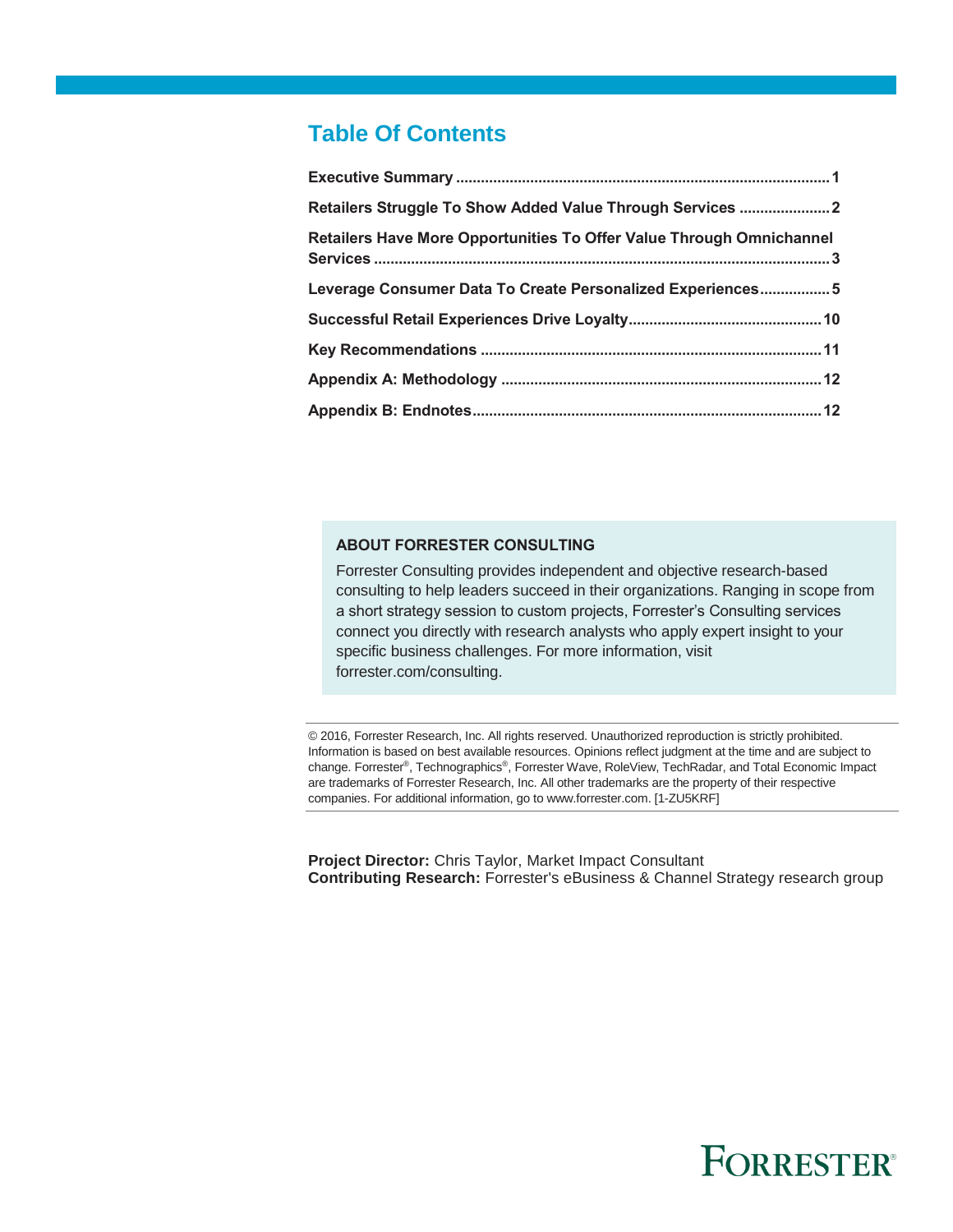# <span id="page-2-0"></span>**Executive Summary**

Retailers have a disconnect with their consumers — there are significant gaps between the experiences retailers are delivering and customer expectations.

- **›** Thirty-eight percent of shoppers believe retailers are learning about their personal behaviors/preferences but infrequently use them to create personalized experiences.
- **›** Customers are predominantly shopping across channels, yet only 31% reported having consistently positive experiences.
- **›** On average, only 35% of shoppers actually use the various services that retailers provide.

These are just a few of the findings that highlight the significant gaps between retailers and shoppers. Retailers are collecting data, making investments, and introducing new services, but the demanding shoppers of today aren't seeing the benefits or value from these efforts. Customers are more empowered today than ever before thanks to digital technology, and their expectations have skyrocketed. Forrester defines this shift as the age of the customer, and this shift requires companies to play by new rules of engagement and work exponentially harder than before to win, serve, and retain customers. Retailers have responded to this change by making efforts to align their services and offerings to better meet shoppers' needs. However, the alignment of what shoppers want with what retailers are providing is not quite on track.

In June 2016, Cognizant commissioned Forrester Consulting to partner with it to test three key hypotheses related to retail shopping experiences: 1) There is a misalignment to what services retailers provide compared with what customers value and want from retailers; 2) retailers believe that they are close to optimizing omnichannel, but according to customers, the journey has just begun; and 3) customers want rich, relevant shopping experiences but feel they are not receiving them.

To test these hypotheses, Forrester conducted 4,500 online surveys of smartphone-owning shoppers along with online focus groups (i.e., discussion panels) with 100 shoppers.

# **KEY FINDINGS**

Forrester's study yielded five key findings:

- **› Retailers are missing the mark with value-added services, but shoppers are willing to help.** Disconnects exist between the services retailers offer and the services shoppers are eager and willing to use. However, the study also revealed that shoppers are willing to provide relevant information about themselves, with the expectation that retailers continue to provide improved shopping experiences as a result.
- **› Traditional value-added services are failing to inspire today's digitally savvy shoppers.** Technology has changed the way in which shoppers expect to engage with retailers. As a result, traditional value-added services have suffered because shoppers' expectations have increased significantly to a level where greater simplicity, convenience, and faster service are fundamental in winning shoppers' attention.
- **› Shoppers are finding value with omnichannel, but retailers struggle with providing consistent crosschannel experiences.** Omnichannel services afford shoppers the best of online and in-store purchasing by providing the convenience and prices of online coupled with the immediate fulfillment and service of in store. However, negative and inconsistent parts of the customer journey with these services — such as poor in-store experiences — can reduce customer satisfaction, deterring future use of those services.
- **› Knowing and understanding the customer is key, but strategies for collecting and using customer data determine success.** In order to get customers what they want, where and when they need it, retailers must truly know and understand their customers. On the flipside, most shoppers understand that in order to receive the personalized experiences they want, they have to give a little and share their personal information. However, shoppers are often guarded with their information and desire greater transparency from retailers in understanding how their information will be used. This requires retailers to have a clear strategy for how customer data will be used so that they can clearly communicate to customers how sharing their data will be beneficial to their shopping experiences.
- **› Retailers must win customer loyalty during every customer engagement.** Shoppers consider each brand engagement to be a moment of truth, and as such, retailers must provide ongoing and consistently positive shopping experiences that will keep customers coming back time and time again.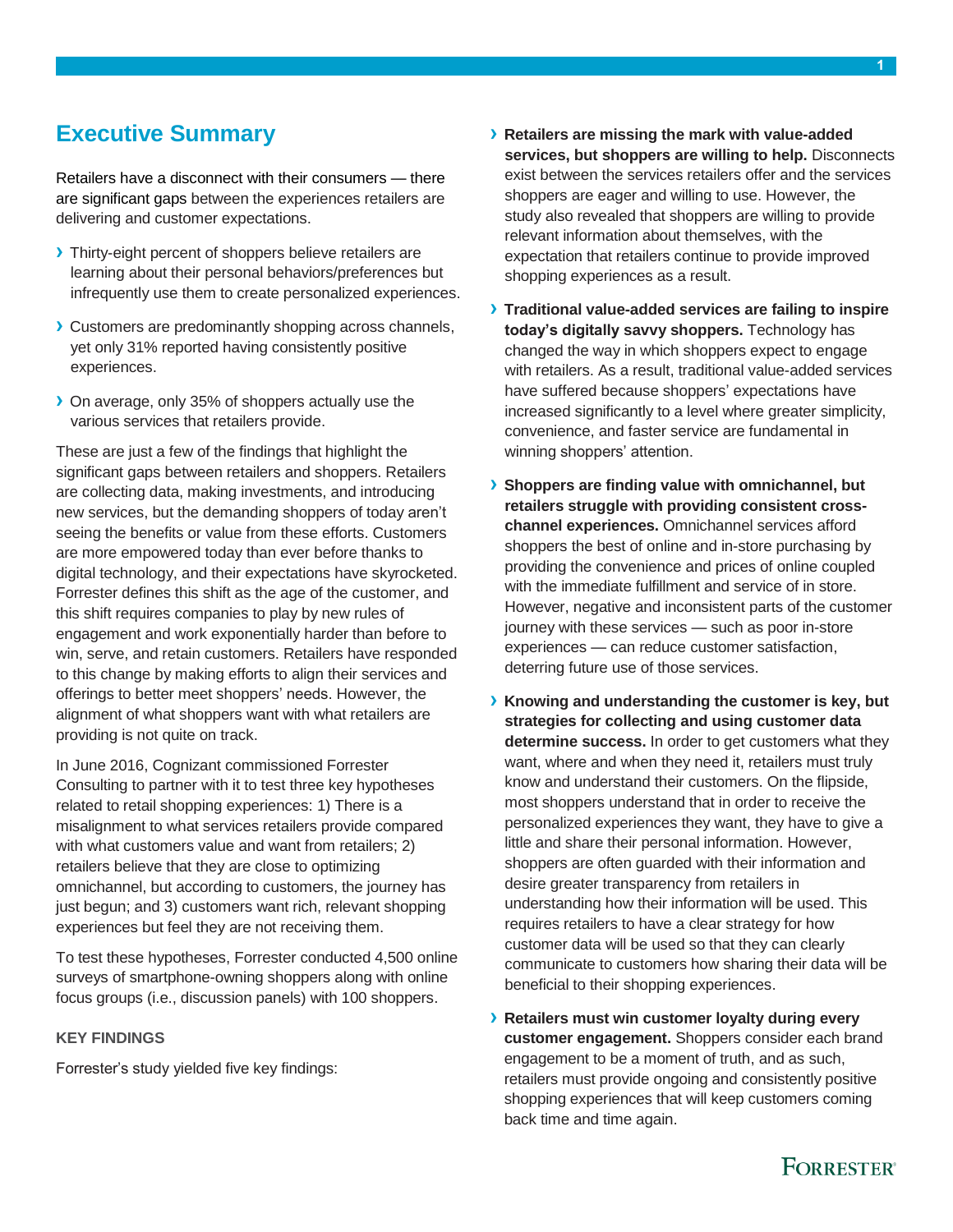# <span id="page-3-0"></span>**Retailers Struggle To Show Added Value Through Services**

Retailers continuously strive to provide new and useful services to shoppers to help augment their experiences both in store and online. These value-added services can take many forms, such as enabling more interactive shopping experiences; offering flexible checkout services, such as self-service or mobile phone payments; and providing greater in-store support. While 81% of shoppers believe value-added services would make them more likely to purchase from a retailer, over two-thirds of shoppers also said they don't need every shopping endeavor to include value-added services. Sometimes shoppers just want to make a simple, well-executed, traditional brick-and-mortar store purchase.

We asked shoppers which retailer services they have used, and found that nearly all services were used by less than 50% of shoppers. Even more telling is that only 26% of shoppers, on average, intended to use those services again in the near future (see Figure 1). The only two services that more than 50% of shoppers have used are loyalty/rewards programs and self-service checkout counters in stores. Both of these also had the highest intended reuse at 34% and 32%, respectively. Low adoption for value-added services may make prioritizing investments difficult for retailers, as they need to serve customers across all types of shopping journeys.

### **CHALLENGES**

Because shoppers indicated that retailer services could potentially have a positive impact on them, it is surprising to find a low rate of customer adoption for most of these services. This raises the question of why shoppers are not currently utilizing these services more. Retailers are certainly putting significant effort into providing these services — such as interactive in-store displays and checkout/payments with mobile phones — for shoppers, but somewhere along the line there is a disconnect happening.

## **FIGURE 1**

**Actual Use And Intended Reuse Of Retailer Services Are Below 50% For Nearly All Services**

# **"Please indicate which of the following retailer services you have actually used and/or intend to use in the near future."**



Base: 4,500 shoppers age 18+ who own a smartphone (global)

Source: A commissioned study conducted by Forrester Consulting on behalf of Cognizant, July 2016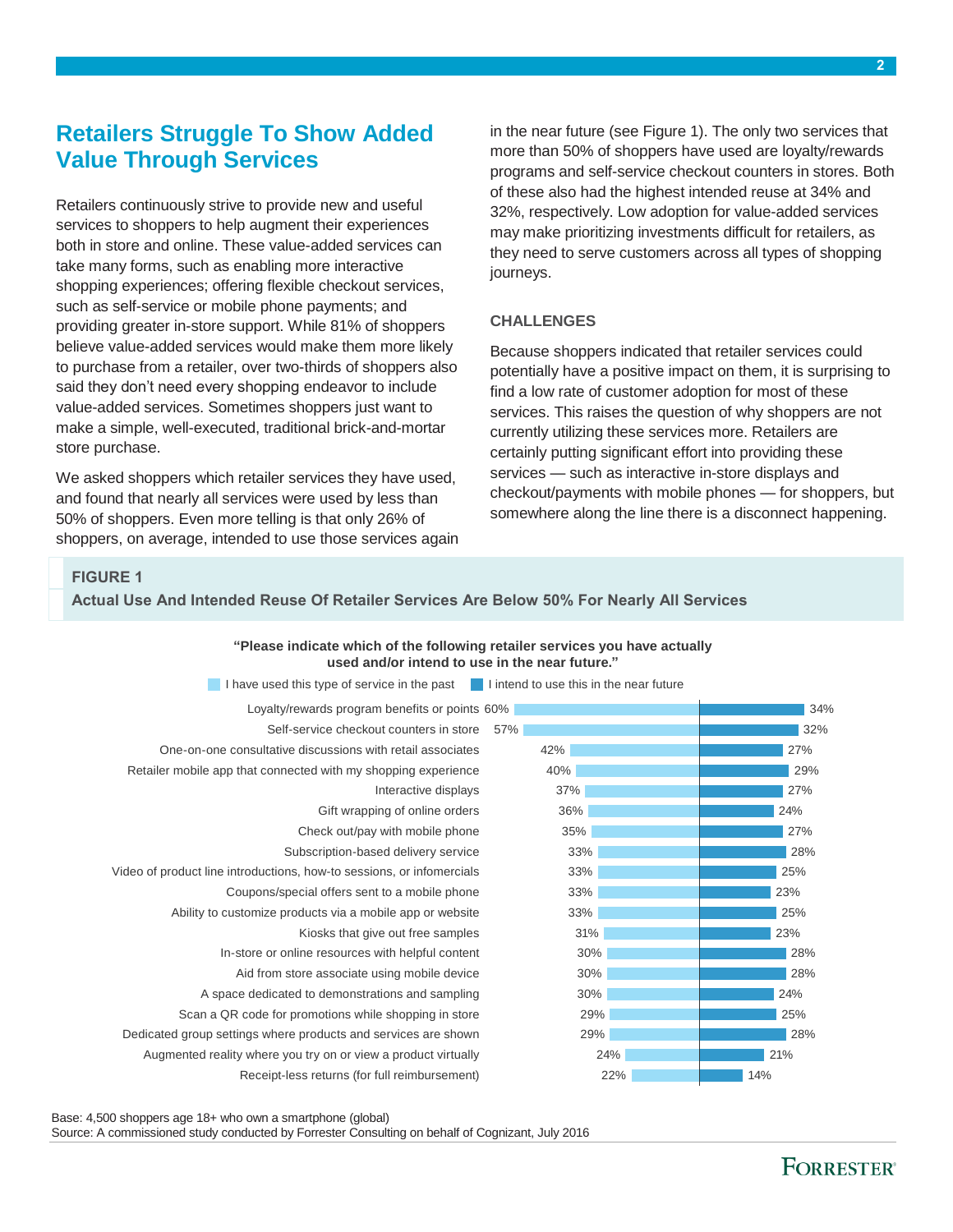From our survey, shoppers highlighted three key factors that deter greater use of value-added retail services:

- **› Additional services add cost.** Shoppers are very conscientious when it comes to cost. Shoppers may see value in added retailer services, but they are not willing to pay a premium to receive them. When we asked shoppers if they would prefer value-added services over the lowest price, less than a quarter of them said they would prefer that.
- **› Additional services require sharing personal information.** Shoppers prefer not to share more about themselves than they need to. The more information a value-added service requires from shoppers, the less shoppers find value in it, due to the extra hassle it creates.
- **› In-store technology doesn't work properly.** A valueadded service enabled by technology that isn't working properly becomes more of a purchase inhibitor and a prolonged negative experience than an added service. Our survey found that for nearly one in four shoppers, the in-store technology associated with value-added service does not work properly.

These challenges highlight the fact that shoppers are looking for services that simplify, rather than complicate, their shopping experience. When we asked shoppers how they make decisions between different retailers to shop with, 74% of shoppers said they are more influenced by factors that create convenience, ease, and availability of options to shop how and where they want, compared with the 26% who are primarily motivated by price.

**For nearly one in four shoppers, the in-store technology associated with value-added services does not work properly.**

**Seventy-four percent of shoppers are more influenced by factors that create convenience, ease, and availability of options to shop how and where they want, compared with the 26% who are primarily motivated by price.**

# <span id="page-4-0"></span>**Retailers Have More Opportunities To Offer Value Through Omnichannel Services**

Shoppers seek out retail experiences that are easy, effective, enjoyable, and serve a particular need or motive. From our online focus group discussions, we learned that some of the most important retail innovations are the simplest. These include online shopping, a simple return process, and the ability to order items in store and have them delivered to one's home or to the store.

Shoppers are looking for shopping experiences that are easy, effective, and enjoyable, but their rationale differs for shopping online versus in stores (see Figure 2). Retailers must recognize that each shopper is likely engaging with them within each channel for different reasons:

- **› Online shoppers are looking for the best price and convenience.** The survey found that shoppers consider the online channel to be attractive because they believe they can find the best price online. It also provides them more information for research and the ability to find exactly the products they want. Online accessibility is so valuable that even when shopping in a store, 37% of shoppers will use their mobile phone to go online to check prices or look up product information.
- **› In-store shoppers prefer to physically interact and see the product, and they like the immediacy of sameday fulfillment.** For certain shoppers, the need to touch and experience the product is still valued. Said one middle-aged male: "I like to shop in store to evaluate the quality of products I am looking to buy, especially with clothing and shoes. This allows me to judge quality, ensure fit, etc." Shopping in store also allows shoppers to order or pick up items in a store, or ship orders from a store, both of which are valuable innovations because they provide convenience and can seamlessly connect with online services.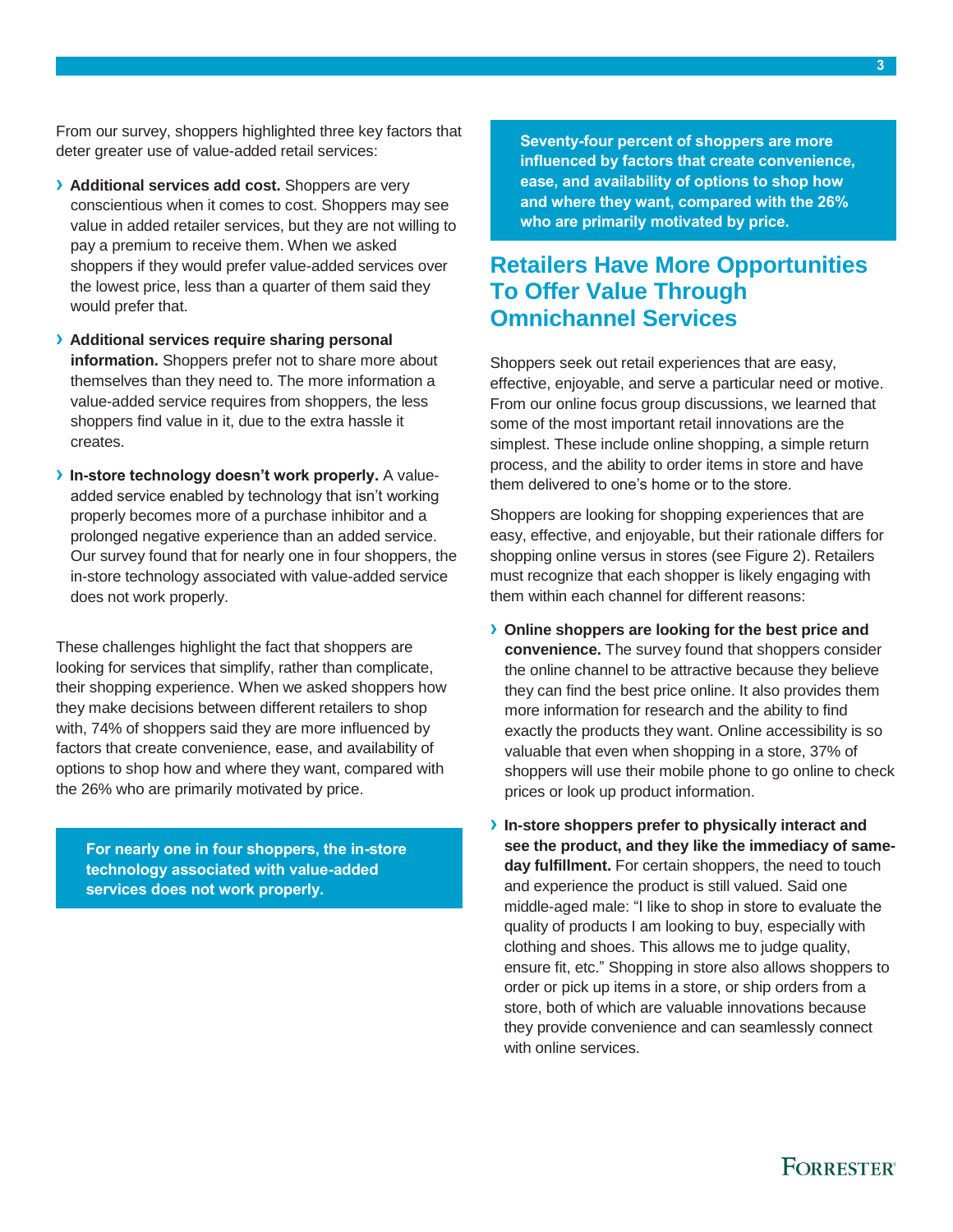**FIGURE 2** 





Base: 4,500 shoppers age 18+ who own a smartphone (global) Source: A commissioned study conducted by Forrester Consulting on behalf of Cognizant, July 2016

With the distinct benefits that online and in-store shopping can provide, it is clear why many retailers sell across multiple channels in order to provide shoppers more options and allow more avenues to capture sales. However, regardless of whether in store or online, retailers risk frustrating shoppers when they fail to consistently execute on providing a positive customer experience.

*"I think online shopping has been the most important innovation to me because it is so convenient."*

— Female, age 45-54

### **THE VALUE OF OMNICHANNEL**

Despite most shoppers ultimately choosing to purchase within a store, stores alone are not providing enough value to satisfy every shopper's needs. For example, shoppers are not seeing high value in store associates, as 51% of shoppers don't agree that the store associates they interact with are reasonably knowledgeable about the retailer's products. As a result, only 31% of shoppers depend on

store associates to find the right product to purchase. Indeed, many shoppers prefer to stick with online and selfhelp options for researching and finding the products they need. In fact, 76% of shoppers prefer to conduct research online prior to making a purchase (online or in a store), and 77% seek out information from as many sources as possible prior to making a purchase. These preferences underscore the need for retailers to reevaluate their store strategy in an omnichannel world, to deliver on the preferences of both online and in-store shoppers as they shop and engage across channels.

Shoppers depend on omnichannel services to meet their needs as part of their overall shopping experience. We found that 67% of today's shoppers, on average, have utilized at least one omnichannel fulfillment option, which could include, but is not limited to: buy in store/ship to home; buy online/ship to store; buy online/pick up and pay in store; and buy online/return to store. However, we also found that only 31% of shoppers are seeing consistently positive omnichannel experiences when making a purchase via multiple channels (see Figure 3).

Today's shoppers already have high expectations for omnichannel fulfillment, and retailers must meet those expectations or risk creating negative customer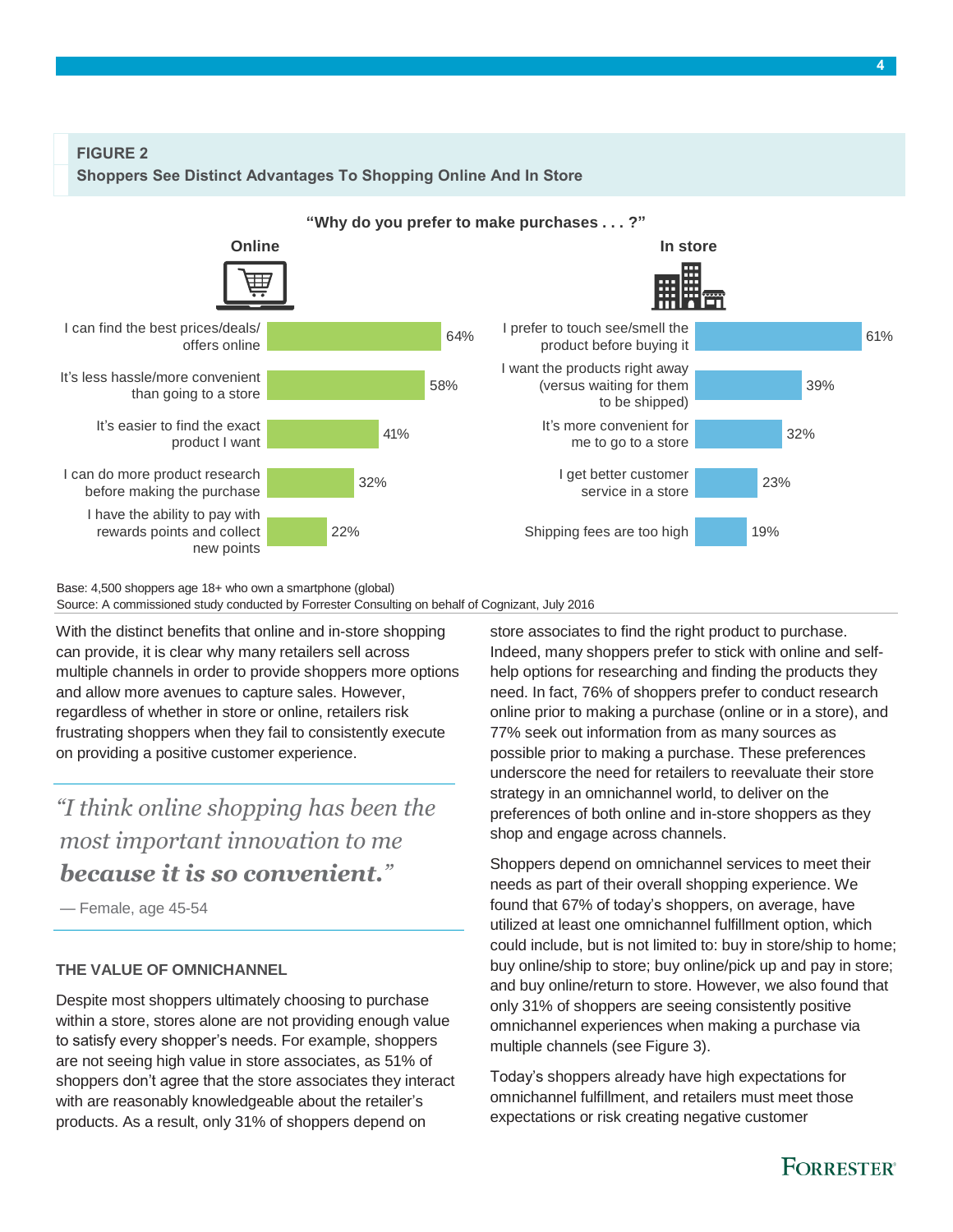## **FIGURE 3**

**Retailers Struggle To Provide Consistent Experiences Across Channels**

### **"In your experience, how well do you feel retailers are able to provide a consistently good shopping experience when shopping across channels?"**



Base: 4,500 shoppers age 18+ who own a smartphone (global) (not all responses shown)

Source: A commissioned study conducted by Forrester Consulting on behalf of Cognizant, July 2016

experiences. In effect, you're not being compared with your last service opportunity but with the best in class. Particular areas where shoppers see the most challenges with omnichannel include: shipping takes too long (31%); inventory is not listed properly (23%); and operational

issues, such as pickup lines are too long or service fees are high (21%).

We asked shoppers to indicate what the top factors were that made them purchase from one retailer over another. Not surprisingly, the top response was price, but it was closely followed by having products easy to find and in stock and convenient store locations (see Figure 4). These top factors, along with the understanding that shoppers prefer self-service options, highlight the importance of an ominchannel strategy focused on optimizing digital experiences and bringing digital technologies into stores to help shoppers find products they need and order what they want on the spot. Ultimately, it comes down to retailers' ability to provide shoppers what they want, when they want it, how they want it, and at the right price.

# <span id="page-6-0"></span>**Leverage Consumer Data To Create Personalized Experiences**

Being able to answer the what, when, and how shoppers like to shop requires retailers to understand their shoppers more personally. Most retailers already collect some amount of shopper data to support personalization, but despite having this data collected, only 38% of shoppers surveyed believe retailers are using it frequently to create personalized shopping experiences. And even though they say personalized experiences influence their decision to

# **FIGURE 4**

**Price Just Barely Claims Top Motivator For Choosing A Retailer**

**decision to purchase from those retailers instead of others?"**



Base: 4,500 shoppers age 18+ who own a smartphone (global)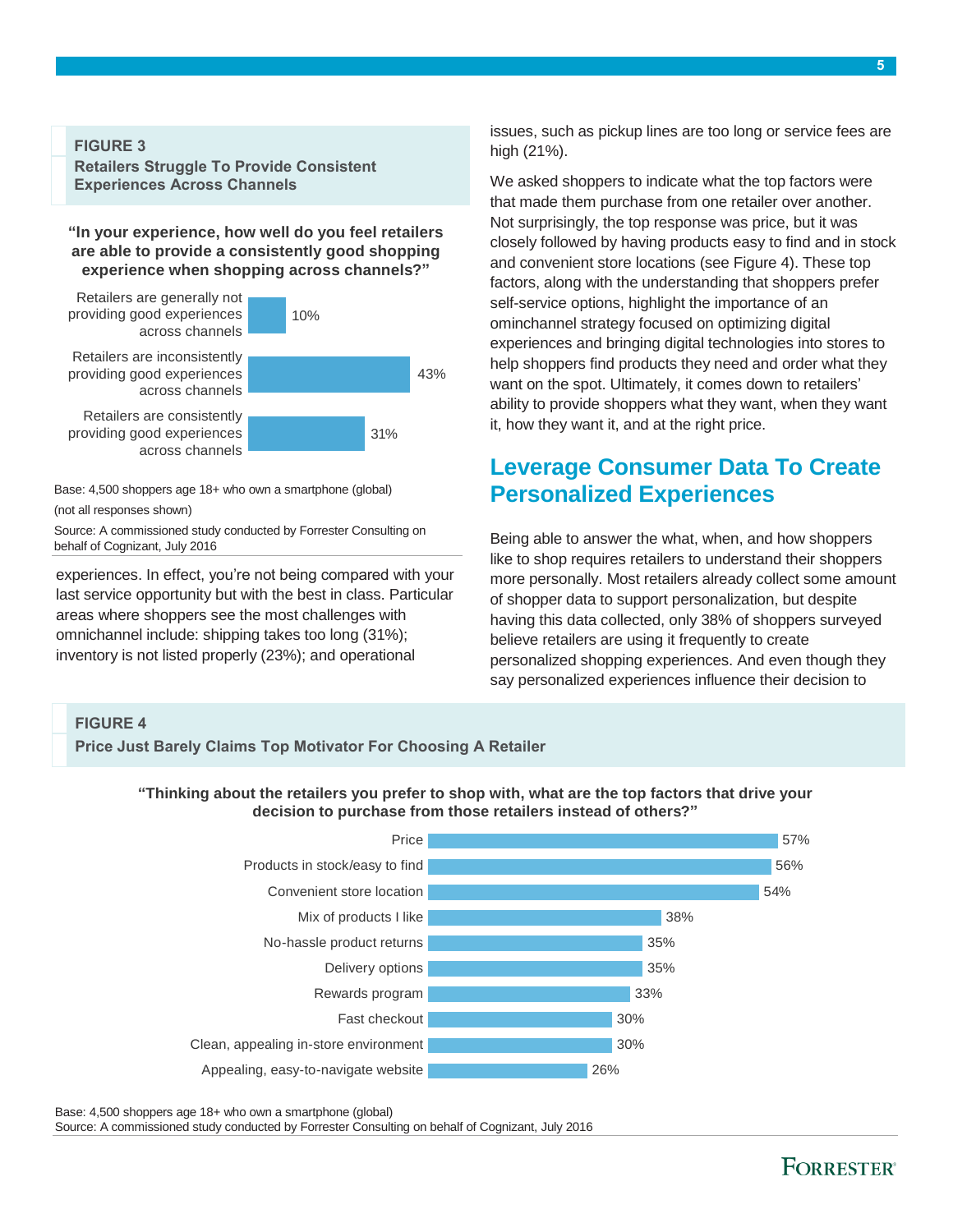## **FIGURE 5**

#### **Shoppers Are Willing To Accept Tradeoffs To Meet Their Specific Needs**

| Receive approximately three promotional<br>emails per week.                                                                                    | 28%        | 72% | Be notified once a week of upcoming<br>promotions with a link to personalized<br>details on the website                                    |  |
|------------------------------------------------------------------------------------------------------------------------------------------------|------------|-----|--------------------------------------------------------------------------------------------------------------------------------------------|--|
| Answer a short questionnaire about myself<br>(e.g., preferred brands, special dates) in order<br>to receive targeted, less frequent marketing. | 59%        | 41% | Remain an anonymous shopper and<br>receive generic, untargeted, and more<br>frequent marketing messages.                                   |  |
| Physically test (e.g., try on, examine closely<br>in person) a product before buying it.                                                       | 59%        | 41% | Buy it online and return it if it doesn't<br>work out                                                                                      |  |
| Buy sizes and styles I know I'll like or<br>I think might fit right.                                                                           | 66%        | 34% | Receive style/product advice from an<br>associate or in-store technology.                                                                  |  |
| Manually look up information about products<br>using a search engine on my mobile phone.                                                       | 59%        | 41% | Scan a product tag with my mobile phone or<br>use an interactive digital display in the store<br>to learn more information about products. |  |
| Wait 5 to 10 minutes to checkout with<br>a sales associate                                                                                     | 36%        | 64% | Use a self-service checkout                                                                                                                |  |
| Wait three to five days to get exactly the<br>product I want, possibly customized for me.                                                      | 51%        | 49% | Get a product that generically meets my<br>needs without having to wait.                                                                   |  |
| Receive free shipping of an online order<br>delivered in threeto fivedays.                                                                     | 64%        | 36% | Get a small credit/discount in exchange for<br>opting out of faster shipping.                                                              |  |
| Receive free shipping of an online order<br>delivered in five to seven days.                                                                   | 74%<br>26% |     | Pay a nominal fee for shipping, delivered in<br>one to two days.                                                                           |  |
| Request customer service via a<br>phone call or email.                                                                                         | 57%        | 43% | Request customer service via a mobile app<br>or SMS text message.                                                                          |  |

#### "For each of the following tradeoffs, which option would you prefer?"

Base: 4,500 shoppers age 18+ who own a smartphone (global) Source: A commissioned study conducted by Forrester Consulting on behalf of Cognizant, July 2016

buy, many shoppers give retailers low marks in delivering personalized messages and offers. Forty-three percent of shoppers also said they've heard that retailers are making investments to know them better, but they just don't see it.

**Forty-three percent of shoppers said they've heard that retailers are making investments to know them better, but they just don't see it.**

### **SHOPPERS SEE VALUE IN PERSONALIZED EXPERIENCES**

Personalization plays an important role in engaging customers when it's done correctly. Most customers say that the key to personalization is simplicity. When

discussing definitions and perceptions of personalization in our online groups, the majority of participants revealed that personalization is ultimately about simplifying shopping experiences. Said one middle-aged respondent: "I would like automatic coupons for the things I buy, without having to look them up. The item I search for should automatically show the lowest price available, and the cart should automatically apply coupons or discounts." Our survey revealed the following regarding the value that successful personalization can provide:

- **›** Over two-thirds (66%) of shoppers said they are more likely to respond to a personalized offer.
- **›** Fifty-four percent of shoppers are more likely to establish loyalty with a retailer they feel knows them.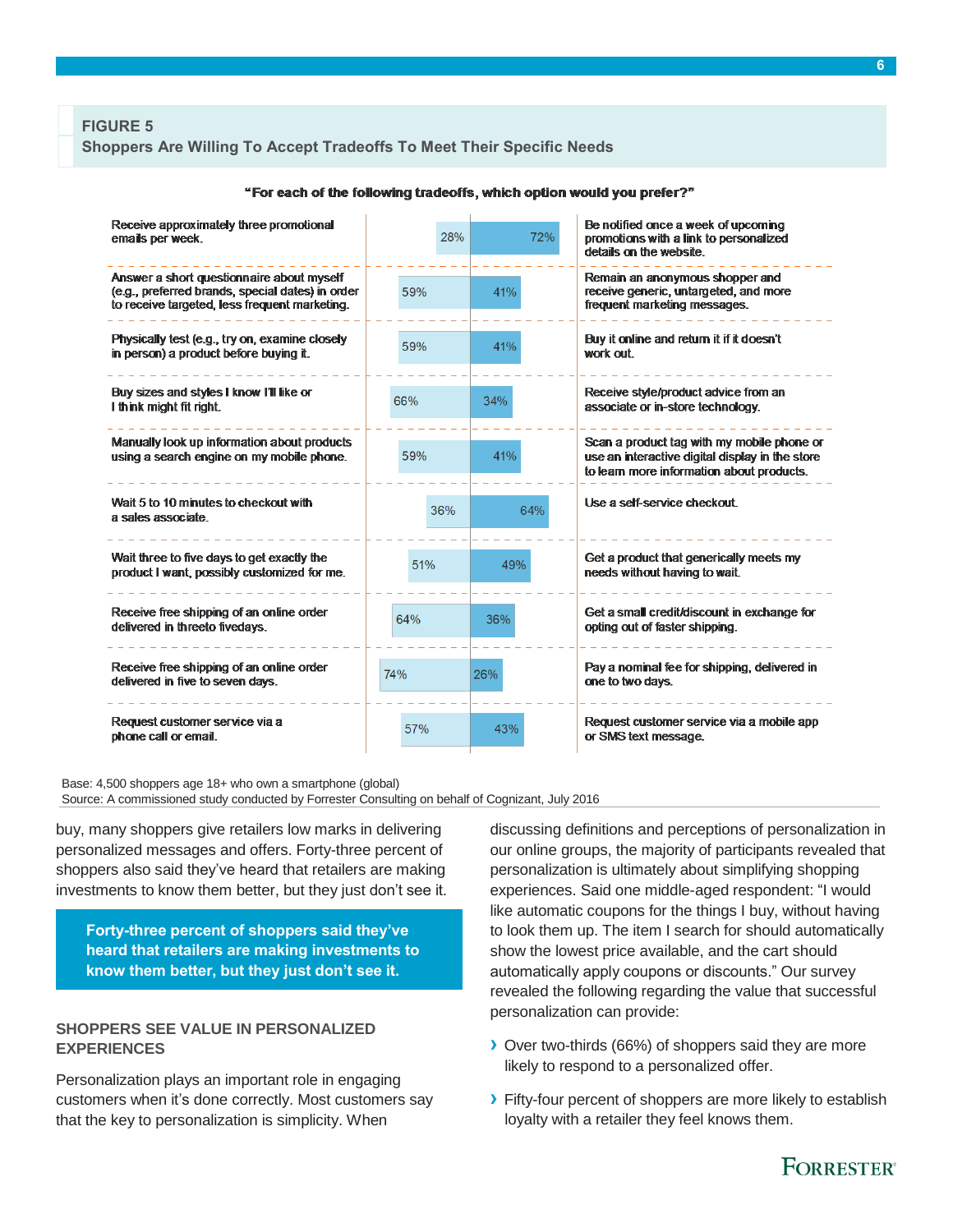- **›** Fifty-three percent of shoppers agreed they are likely to spend more time with a retailer they feel understands them.
- **›** Fifty percent of shoppers agreed that feeling a retailer knows them is important to their shopping experience.

*"[Personalization] means tracking my previous purchases, watching my browsing history, and allowing for a wish list. Offline shopping should be similar. . . . When asking for my email, send me only promotions and sales that are relevant to my previous shopping."*

**The majority of participants revealed that personalization is ultimately about simplifying shopping experiences.**

Shoppers also recognize that receiving personalized experiences means having to provide information about themselves. However, most shoppers are guarded when it comes to sharing some kinds of personal information. This includes income status, contact information, and family status — many of the elements marketers use today to deliver personalization. Shoppers are, however, more interested in sharing information they find less private, such as brands they like, products they own, and interests/hobbies (see Figure 6). Retailers must be overt about why they are asking for information, regardless of the type, in order to instill confidence in consumers that sharing their information can be beneficial. Even more, many shoppers stated they'd prefer to initiate requests for personalization rather than have retailers perceptibly manipulate their shopping experience via unsolicited attempts at personalization. Described one respondent, "The bottom line is that I am not a fan of personalized

— Female, age 45-54

# **FIGURE 6**

**Shoppers Are More Willing To Share Information About Preferences And Interests Over Demographics**

### **"Assuming you were influenced to share your information with a retailer, how comfortable would you be in sharing the following types of information about yourself?"**



Base: 3,859 global shoppers age 18+ who own a smartphone (global)

Source: A commissioned study conducted by Forrester Consulting on behalf of Cognizant, July 2016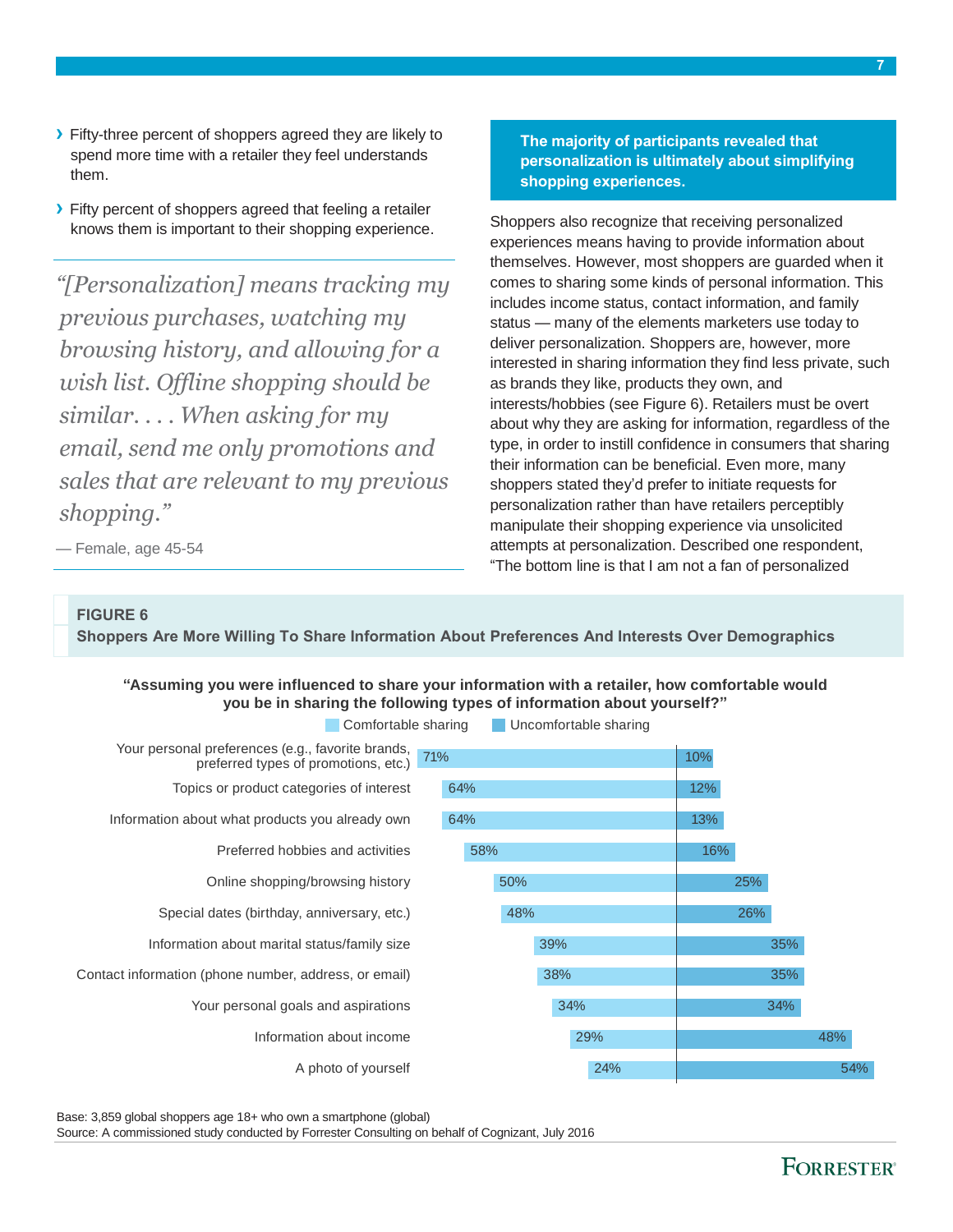shopping experiences unless I have a big say in who is doing it, and that it is not intrusive to what I am doing."

Shoppers will share info if they believe it will lead to better experiences, but they must trust and feel secure about the relationship first. When asked what would be most influential in making them share their personal information with retailers, 38% of respondents indicated that getting a good deal or discount is important. However, price came secondary to security, trust, and reputation in making people feel comfortable with sharing their information.

# *"I am not a fan of personalized shopping experiences unless I have a big say in who is doing it."*

— Male, age 65+

# **RETAILERS EXPERIENCE PITFALLS IN DELIVERING PERSONALIZED EXPERIENCES**

For shoppers, personalization is shown by providing relevant content at the right place and time. To do this, retailers must understand their customers. As a start, retailers must be good at understanding shopper preferences for communication — 67% of shoppers believe that retailers already know enough about them to provide communication via preferred channels. However, sending communication via the right channels is table stakes, as the content of the communication is what is most important and, according to shoppers, that content is where retailers are missing the mark in providing personalized, tailored, and relevant offers. One middle-aged female shopper said, "Retailers are not close to the ideal when it comes to personalization." Said another: "I would take surveys to let the stores know what I want. Most retailers don't have a clue." This is consistent with the survey results. Sixty-three percent of shoppers would be willing to answer a short questionnaire about themselves if it meant they would only be sent relevant offers afterwards.

We asked shoppers to highlight the main challenges they faced in utilizing personalized offers from retailers and found the most common challenges were:

As mentioned earlier, shoppers are willing to share their information in order to get offers that provide them value and savings. However, 52% of shoppers reported issues with not getting offers specific to the products they are interested in. We asked shoppers what they feel are some of the mistakes that retailers still make in efforts to improve shopping experiences and personalization (despite having more information and technology available than ever before). The top mistake, cited by 38% of respondents, was that retailers are sending shoppers emails or physical mail that they don't want (see Figure 7). Even though email is still the No. 1 preferred communication channel (nearly four times higher than the next preferred options, post mail and text messages), if the services and products being offered are not of interest to the shoppers, then the offer becomes another piece of junk mail for the consumer to deal with. Said one middleaged female: "Most stores with online shopping try to make experiences personal but are actually too pushy. If I order from some of these companies, I am spammed with emails that are not even relevant to me and do not come close to what I have previously ordered."

**› Offers expire quickly and/or are not provided at the right time.** A personalized offer provided via the wrong channel or at the wrong moment has no value to a consumer, and this is the top challenge with personalized offers, affecting 53% of shoppers. In reality, the lack of offer relevance suggests that no personalization is taking place at all. Customers from our online groups emphasize that a simple, effective personalized shopping experience needs to be accurate and relevant. Further, 34% of shoppers believe that retailers can truly demonstrate they know their customers by providing timely, relevant offers.

*"I would take surveys to let the stores know what I want. Most retailers don't have a clue."*

— Male, age 35-44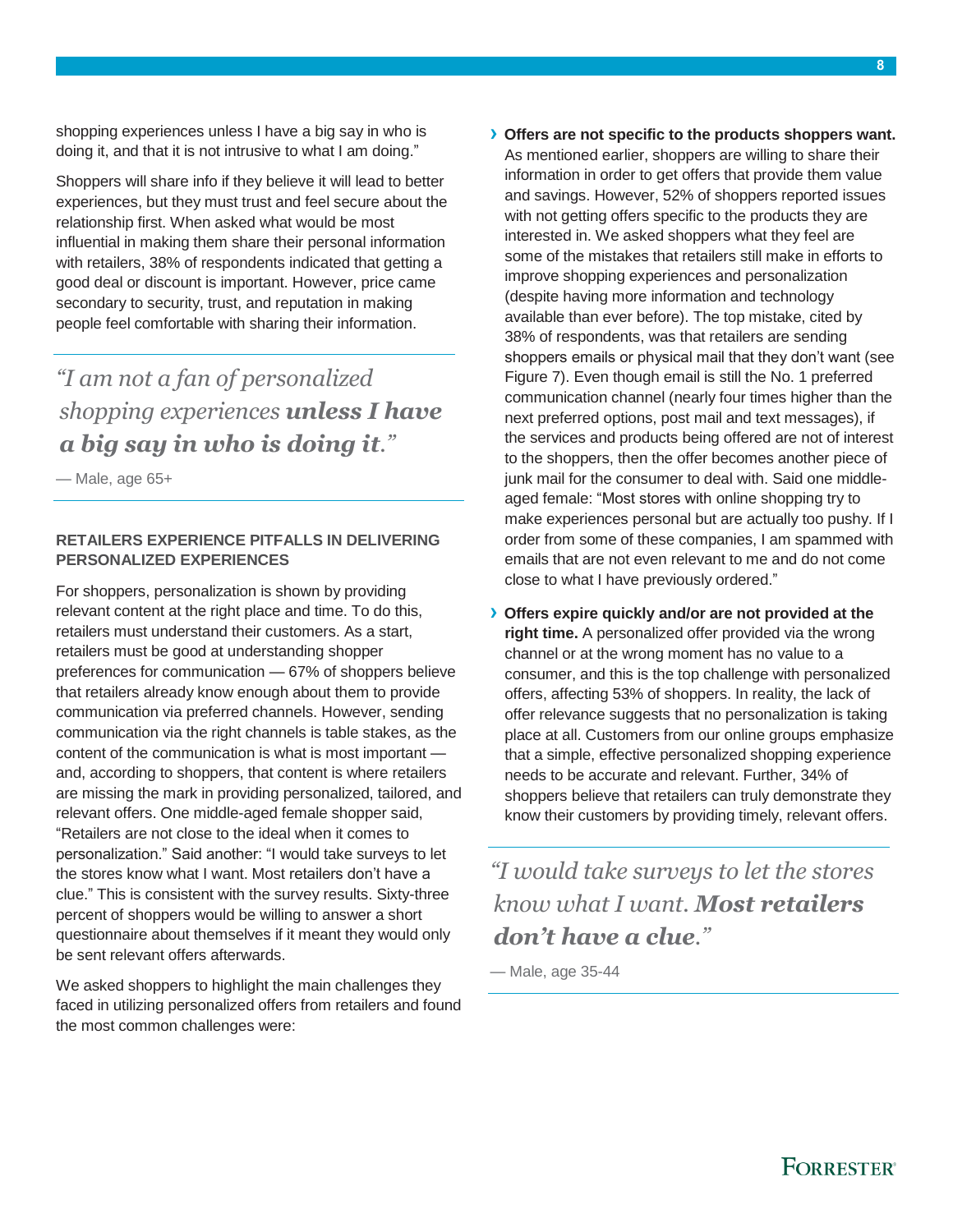### **"Given all the ways retailers have tried to improve shopping experiences through information and technology, what mistakes do you think they are still making?"**



Base: 4,500 shoppers age 18+ who own a smartphone (global)

Source: A commissioned study conducted by Forrester Consulting on behalf of Cognizant, July 2016

**› Offers don't provide significant savings or value.** 

Shoppers are willing to share personal information under the premise that it will reciprocate back to them some significant value or savings. Half of shoppers don't feel that personalized offers are providing this type of value.

**› Retailers require too much information for personalized offers.** Thirty-one percent of shoppers said that repetitively asking for personal information (that they don't want to share) is one of the key mistakes retailers keep making. As mentioned earlier, shoppers will proactively share their information when they have a specific benefit in mind, but they don't like repetitive questioning and expect that the information they provide once (or multiple times) will actually be stored and used.

**› Offers don't truly connect with customer needs.** For some shoppers, personalization isn't about a retailer knowing them but that they feel emotionally connected to the brand. For those shoppers, personalization means empathy, respect, and cordiality. Commented one female shopper, age 25 to 34: "In my world, 'personalized' means catered to me — making me feel like the store and products were made just for me. I wish I could answer around three questions and immediately be led to something that I would love to purchase."

**For some shoppers, personalization means empathy, respect, and cordiality.**

**"In my world, 'personalized' means catered to me — making me feel like the store and products were made just for me. I wish I could answer around three questions and immediately be led to something that I would love to purchase."** 

**— Female, age 25-34**

**›**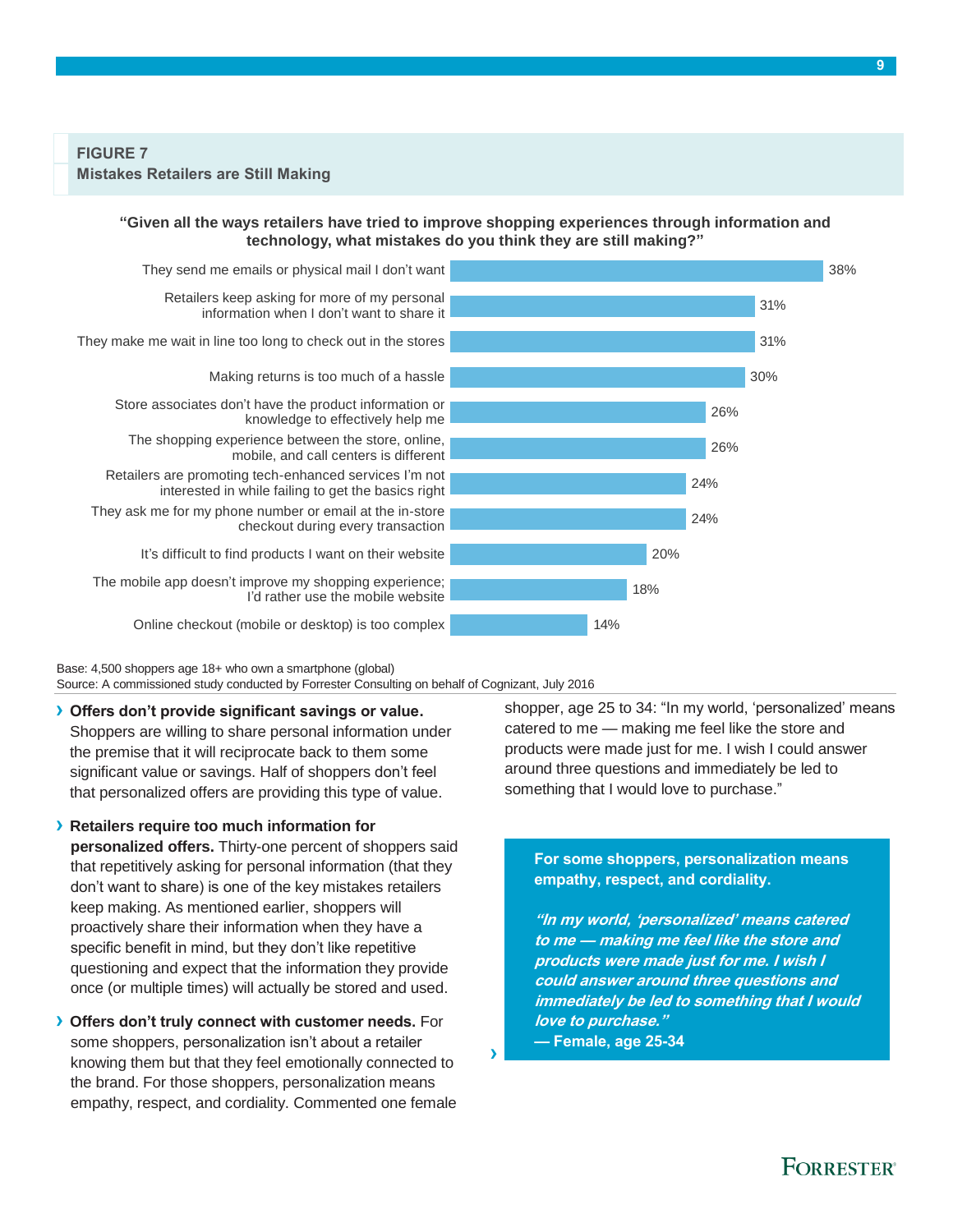# <span id="page-11-0"></span>**Successful Retail Experiences Drive Loyalty**

Although customers admit that they frequently shop for select brands, shoppers from our online focus groups said they are also extremely hesitant to commit their loyalty to certain companies indefinitely. This is because shoppers consider each brand engagement to be a moment of truth, and they remain keenly aware of retail alternatives when brands begin to fall short of expectations. As one shopper put it: "I would not commit to a brand for life. As long as a company continues to meet my qualifications, then I will buy its products. But a company has to win me over every time I look to buy a product."

While lifetime loyalty is the nirvana that retailers hope for, what brands should focus on today is building long-term loyalty. Retailers can do this by providing consistency, offering choices, building emotional connections with customers, and distributing cash rewards and customer experience-related benefits (see Figure 8).

*"I would not commit to a brand for life . . . a company has to win me over every time I look to buy a product."*

— Male, age 35-44

## **FIGURE 8**

# **Brands Can Build Long-Term Loyalty In Four Primary Ways**

| <b>Being</b><br>consistent                                                             | When reflecting on why they buy most frequently from specific brands,<br>shoppers reveal that consistency in product quality, brand promise, and<br>customer service is key, because consistency cultivates trust and a<br>sense of reliability.                                                                                                                                                                                                                                                                                                                                                                                                                                                                                                                            | "I am loyal to brands that<br>perform as expected<br>because they can be trusted."<br>- Male, age 35-44                        |
|----------------------------------------------------------------------------------------|-----------------------------------------------------------------------------------------------------------------------------------------------------------------------------------------------------------------------------------------------------------------------------------------------------------------------------------------------------------------------------------------------------------------------------------------------------------------------------------------------------------------------------------------------------------------------------------------------------------------------------------------------------------------------------------------------------------------------------------------------------------------------------|--------------------------------------------------------------------------------------------------------------------------------|
| Offering<br>choice                                                                     | Shoppers like to have options and want to feel in control of their decisions.<br>At a basic level, having options pertains to offering a variety of products to<br>choose from, but it also extends to personalization, loyalty or rewards programs,<br>and omnichannel services. Giving shoppers the ability to customize how or<br>where they shop, as well as customizing the level of personalization they<br>receive (based on how much personal information they choose to share), will<br>keep shoppers interested and coming back for additional purchases —<br>especially if coupled with a loyalty program that provides a choice of rewards.                                                                                                                     | "The ideal loyalty program<br>would give me a choice<br>based on what kinds of<br>rewards are available."<br>— Male, age 45-54 |
| Sharpening<br>emotional<br>facets of<br>customer<br>service                            | Shoppers illustrate that improved logistical or tactical elements of the shopping<br>experience are not enough to secure loyalty. Consumers need to feel like retailers<br>care about them and regard them as valued customers. Forrester's Customer<br>Experience Index ( $CX$ Index $^{TM}$ ) data reveals that emotion has a bigger impact on<br>loyalty than effectiveness or ease of the retail experience. <sup>1</sup> One emotion in<br>particular — feeling like a brand values individual customers — proves especially<br>critical. Therefore, retailers must prioritize superior customer service that makes<br>shoppers feel appreciated.                                                                                                                      | "I stay loyal to brands that<br>give me comfort, trust,<br>and satisfaction."<br>-Female, age 45-54                            |
| <b>Distributing</b><br>cash rewards<br>and customer<br>experience-<br>related benefits | To surprise and delight customers in a valuable way, customers note that cash<br>rewards or discounts, along with loyalty program benefits like exclusive<br>information or insight, can inspire retention. Customers note that these pieces<br>have a small impact overall but can help to secure an emotional connection or<br>validate a customer's loyalty to the brand. Retailers that trigger positive customer<br>emotions motivate customers to favor their brand; when customers feel happily<br>surprised by unexpected delights, they become more likely to increase their<br>spend with the company. For instance, customers pleasantly surprised by<br>retailers are prepared to pay over \$150 more with that brand than the average<br>consumer <sub>2</sub> | "Loyalty programs should<br>save me money and<br>provide new insight<br>into products."<br>- Male, age 35-44                   |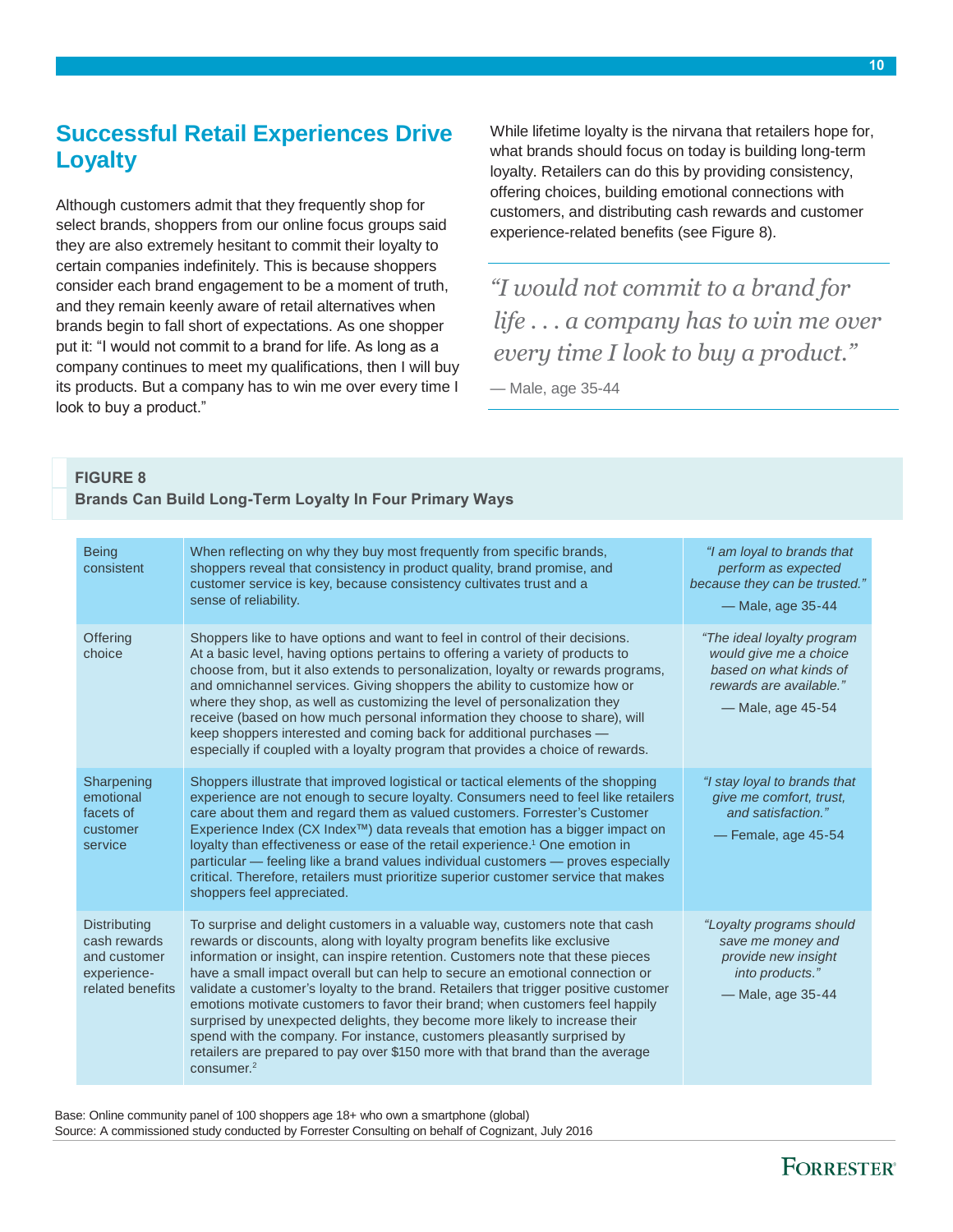# <span id="page-12-0"></span>**Key Recommendations**

Digital technology has ushered in a new era in terms of how shoppers can plan and make purchases, and shoppers today have higher expectations than ever before regarding their in-store and online shopping experiences. This has put added pressure on retailers to provide the experiences that shoppers now expect. To meet this need, retailers must adopt new strategies and objectives that focus on creating meaningful shopping experiences for customers, starting with the following:

- **› Become obsessed with delivering what customers want, not what you think they want.** Customers are generally interested in receiving value-added experiences while shopping, but that interest varies by product category and channel. Don't assume that every customer is interested in every service that you have to offer. Take stock of what services are being utilized or underutilized by formally reaching out to shoppers (via direct methods such as surveys and focus groups) to truly understand what experiences are valued and how they can result in optimal satisfaction. Our study found that customers are willing to share more information, as long as they know it's secure and how it will enhance their shopping experience. From these discussions with customers, retailers can better form the foundation of their customer experience strategy by translating those customer insights into opportunities for differentiation, improved engagement, loyalty, and competitive advantage. This understanding of customer needs will help set the right priorities and strategies for improvement based on direct customer input. Without them, disconnects will continue, as will suboptimal returns on investments, frustration, and customer attrition.
- **› Avoid checking the box on omnichannel until experiences are optimized.** Omnichannel services are still fairly immature and can require time to fine tune rather than being a one-and-done project. Other services, such as online shopping, have proven successful but only after nearly a decade of refining the experience. Being successful with omnichannel will take time and is about refining and honing value-added services so they meet customer expectations. Retailers must find ways to serve all of their customers across all of their different types of situations by continuing to experiment and refine value-added services to increase adoption, improve the benefits they're providing to customers, and reduce operating costs.
- **› Shift personalization from being about segmentation to individualization.** Shoppers want their experiences to be simple, hassle free, and about them. Personalization can provide those experiences, but you must first show your customers how sharing information will help personalize their experiences. Recognize that in the mind of the shopper, personalization is about his or her individual likes, interests, and preferences, rather than being targeted broadly as part of a demographic segment. Leverage data from customer profiles, brand interactions, and other sources to deliver what shoppers truly want and transform their experience. Retailers need to prove to their customers that they understand their needs and care about making their shopping experiences special.
- **› Shoppers will share personal information if they know it's secure and that it will actually be used.** Recognize that shoppers are uneasy about sharing personal information, so when they do decide to share, they are expecting it to yield benefits — to them. Don't ask for customer information unless you are able to use it in meaningful ways. Tell shoppers why you want their information; explain the value they will receive, such as more relevant offers or a simpler and friendlier experience; and confirm that their information will be kept secure.
- **› Win loyalty by making customers feel valued, rather than placing value on programs.** A rewards or loyalty program with great perks is likely to attract some shoppers and create loyalty, at least until another retailer introduces a program with better benefits. Longer-lasting loyalty is formed by delivering consistently great experiences to customers and demonstrating a true understanding of their needs. As well, shoppers see value in having choices. So, rather than forcing customers to be part of a one-size-fits all loyalty program, explore ways in which customers can elect their own benefits and feel in control of their experience. This will help build value for customers and establish more emotional connections, which are critical for building loyalty.